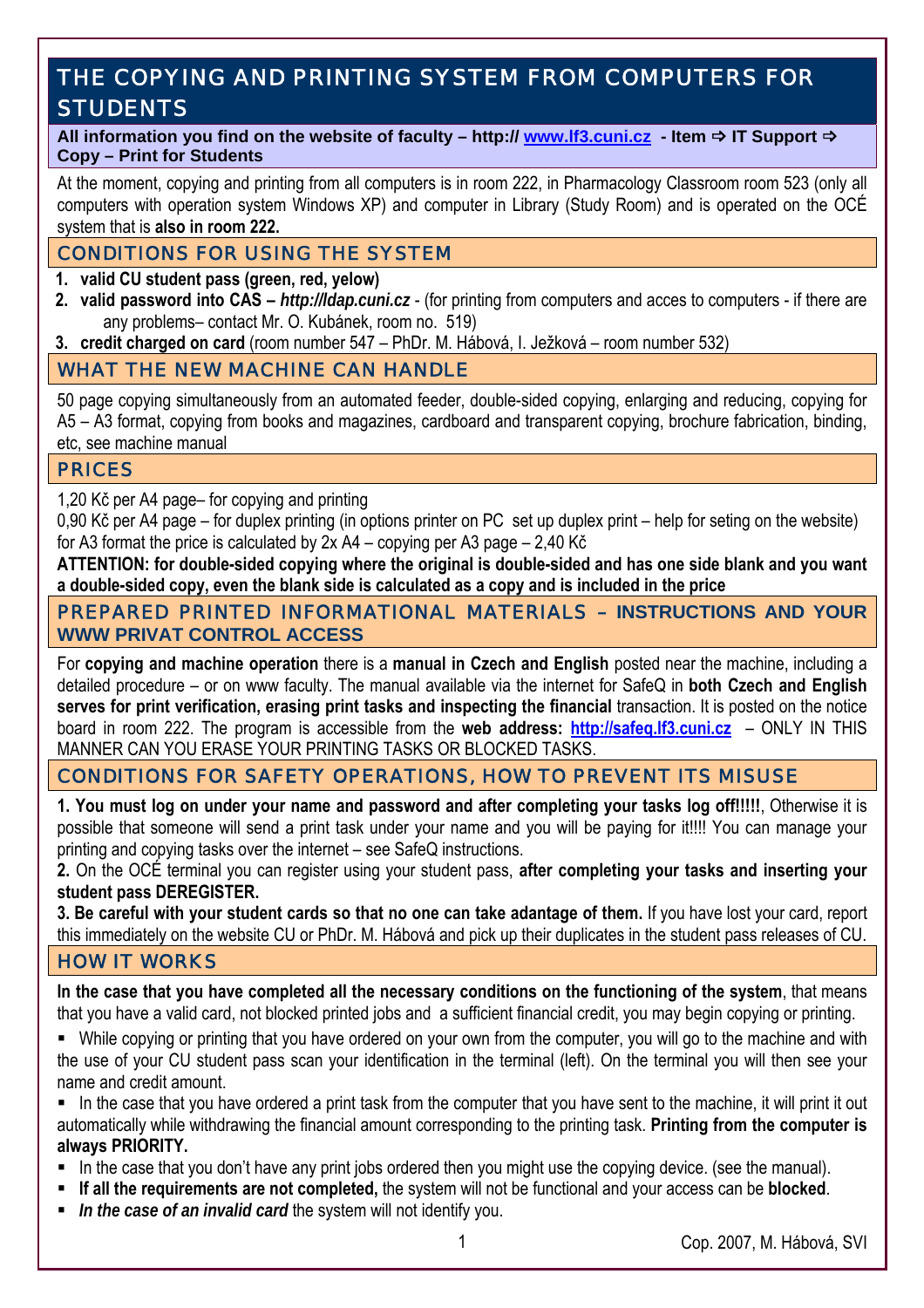*In the case of having no credit* the printing task will remain on the server for a week until you re-charge your credit. Copying isn't possible.

 *In the case of having insufficient funds* the printing task will not be printed and will remain as refused **and can block your access,** when copying only part of the copying task will be performed but the **full task will be charged.** You will reach a minus credit that will be paid out while re-charging the card (as a penalty), eventhough the task was not fully completed. **Please check your credit status.** (on the terminal or on the web – see the SafeQ instructions**.** 

# **IF YOU ANY PROBLEM WITH PRINTING OR COPYING YOUR JOB ON THE MACHINE – PLEASE –**  PRESS THE STOP (RED) BUTTON **ONCE MORE TO CONFIRM THE STOP COMMAND. INFORMATION REGARDING THE JOB WILL THEN BE REMOVED FROM MEMORY.**

## PRINTING

- 1. After logging into the computer send a printing job from whatever application of the computer to the printing machine. The printing job is saved on the server **7 days then is deleted.**
- 2. Walk over to the printing machine Océ and scan your identification card (if you have a sufficient credit amount and completed registration) in the area of the no contact scanner, which is placed on the left side of the machine.
- 3. The scanner will check your entrance data, credit amount and will activate the machine into operation.
- 4. If there are no problems in point 3, the machine **itself** will activate the printing jobs that were sent. Wait 10 seconds if upon authorization the printing machine will print.
- 5. Wait until the printing machine completes the printing job.
- 6. Please remove the printed pages.
- 7. **Upon leaving scan your student identification card to the scanner and that will log you off**.

## COPYING

- 1. Walk over to the printing machine Océ and scan your identification card (if you have a sufficient credit amount and completed registration) in the area of the no contact scanner, which is placed on the left side of the machine.
- 2. The scanner will check your entrance data, credit amount and will activate the machine into operation.
- 3. If there are no problems in point 3, you can select the parameters for copying on the display. The display is regulated by the side buttons.
- 4. Lift the cover and place the original on the appropriate area of the copying area. The alternate method is to place the original into the automatic dispenser. In this manner you may copy a large amount of sheets. **Always place the originals text side down!**
- 5. Choose the number of copies.
- 6. If you would like double-sided pages to copy, please select the appropriate button at the bottom of the display. The standard setting is a single-sided copy.
- 7. Activate the copying by pushing the green button on the bottom left corner of the control panel.
- 8. Wait until the copying machine completes the job.
- 9. Please remove the copied pages.
- 10.**Upon leaving scan your student identification card to the scanner and that will log you off**.

## POSSIBLE PROBLEMS AND THEIR SOLUTIONS

## CONTROL – IF YOU COPY MACHINE IS ON

## **While printing, the machine will not print your print job if:**

- a. your **credit amount is insufficient** (purchase more credit)
- b. the printing job is large, **wait**. In special circumstances (relating to the size of the print job) printing can take a few minutes
- c. you access is blocked you have any blocked job go to Mr. Dvořák room no. 519

## **The printing machine can pause the printing job if the following occurs:**

- a. **paper is jammed** please ask for help (Hábová 547, Dvořák 519, Vančatová 102)
- b. **insufficient credit** the printing machine will display "doplnte kredit..." press the red cancel button for the printing/copying job the start menu will be displayed  $\rightarrow$  log off purchase credit
- c. **other problems** please ask for help

**In case the machine stops before the completion of your printing job ALWAYS press the red** 



Ċ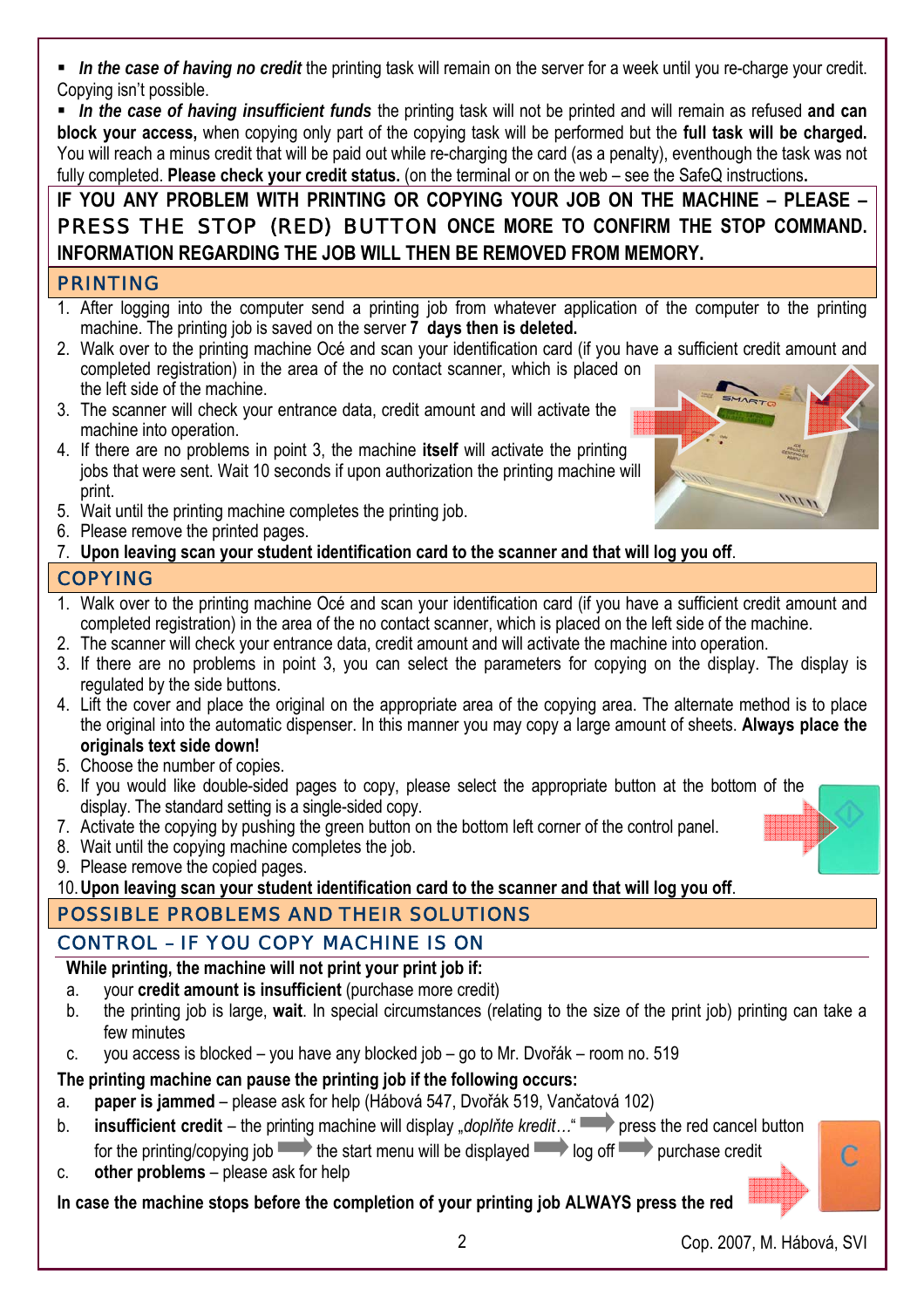**cancel button for the cancellation of your printing job. If you do not erase your erroneous/uncompleted printing job in this manner, YOU WILL BLOCK the printing machine for all others. In this case, please ask for help.** 

## RESPONSIBLE PERSONS, ADVISORS DURING PROBLEMS

1) problems with the cards or password– **O. Kubánek, room number 519** 

2) re-charging credit, unblocking the access – **PhDr. M. Hábová, room number 547 or I. Ježková 532** 

3) problem analysis during printing or copying, technical service – **Ing. A. Dvořák, room number 519**

4) technical service of the OCÉ machine – filling the needed materials, removing papers or other technical errors, ordering service, maintenance service, etc. – before noon hours – Mrs. Vančatová (groundfloor room number 102 – reprographical division or in the afternoon hours ing. A. Dvořák (519)

# SAFEQ SYSTEM –YOUR ACCESS TO PRINTING, YOUR CREDITED ACCOUNT AND PRINTING TASKS

## ACCESS Adress: http://safeq.lf3.cuni.cz

The charging and identification is performed by the SafeQ system that is installed on the faculty's server. Each student can follow his individual virtual account and their own individual copying and printing tasks over the internet, erase their printing tasks, manage the financial transactions, etc.

|         | Adresa <b>&amp;</b> http://safeq.lf3.cuni.cz/index.jsp?lang=en                                                   |  |  |  |
|---------|------------------------------------------------------------------------------------------------------------------|--|--|--|
| Google- | v G Search · O <sup>New!</sup> @ So D blocked   ^ check · $\ddot{\mathcal{R}}$ AutoLink · @ AutoFill & Options & |  |  |  |
|         |                                                                                                                  |  |  |  |
|         | yBox v1.8 [ostrich] - Login Screen<br>$\blacksquare$<br>User:                                                    |  |  |  |
|         | Password:<br>$>$ login                                                                                           |  |  |  |
|         |                                                                                                                  |  |  |  |
|         | Remember password?                                                                                               |  |  |  |
|         | SafeQ a Y Soft Framework<br>Copyright(C) 2000-2005 Y Soft, s.r.o.                                                |  |  |  |

**User name and password are the same as during registration on to the computers in room no. 222.** 

After correctly logging in, you will get to your personal account and the list of your task (printing and copying). On the left side of the the program you will see 2 items, **SafeQ** – jobs lists and reviews and **Credit system** – Acount. On the right side you will see jobs lists and other information.

| a Jobs list<br><b>B</b> Reviews        | $SafeQ \rightarrow Job$ list<br>User/Cost centre | Date from:       | State<br>Date to:                                                      |                                                                                       |
|----------------------------------------|--------------------------------------------------|------------------|------------------------------------------------------------------------|---------------------------------------------------------------------------------------|
| 云<br><b>Credit system</b><br>a Account | Watted                                           |                  | $\mathbb{F}_5$<br> 21.9.2005 <br>Time from:<br>$\Box$ only shared jobs | Filtr $E$<br>$\mathcal{P}$<br>眉<br> 27.9.2005 <br>Time to:                            |
|                                        |                                                  |                  |                                                                        |                                                                                       |
|                                        |                                                  | Search           |                                                                        |                                                                                       |
|                                        | List of jobs                                     |                  |                                                                        |                                                                                       |
|                                        | User/Cost centre                                 | Job name         | <b>State</b>                                                           | <b>△</b> Date                                                                         |
|                                        | $1. \Box$ Watted (santoor2060                    | (STDIN)          | Printed                                                                | 27.09.2005 14:47 图 略                                                                  |
|                                        | 2. $\Box$ Watted (santoor2060                    | Zkušební stránka | Printed                                                                | 27.09.2005 14:45 图                                                                    |
|                                        | Selected: select action-                         |                  |                                                                        | $\mathbb{R} \oplus \mathbb{C}$ - page $1/1 - \mathbb{C} \oplus \mathbb{C} \mathbb{R}$ |